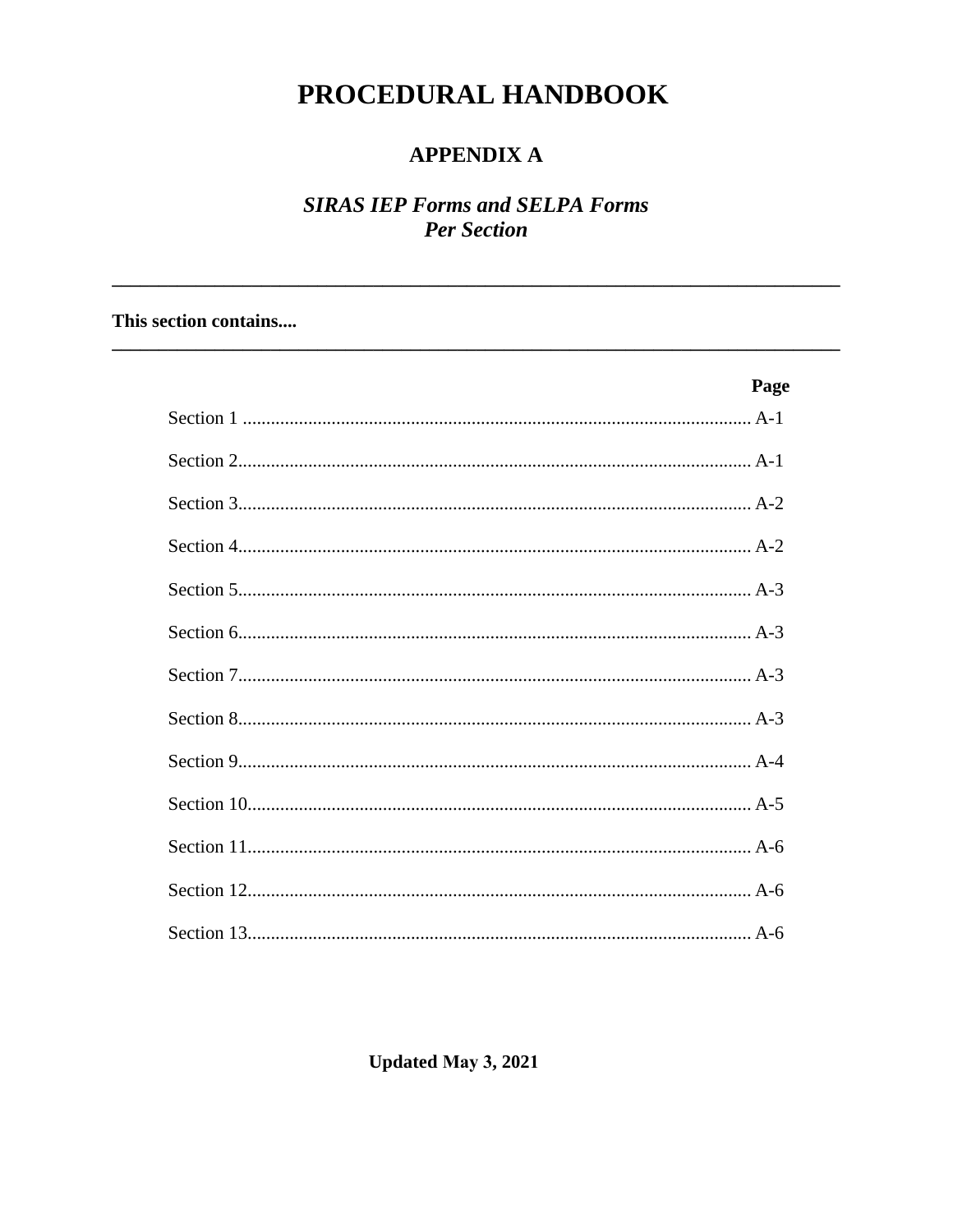### **SIRAS IEP Forms and SELPA Forms Table of Contents per Section**

## **SECTION 1:**

| <b>NC1:</b>       | Notice of Rights and Safeguards (E&S)                                                      |
|-------------------|--------------------------------------------------------------------------------------------|
| <b>NC 2:</b>      | Notice of Referral (E&S)                                                                   |
| <b>IEP 17:</b>    | Receipt of Referral to Special Education (E&S)                                             |
|                   | <b>SECTION 2:</b>                                                                          |
| <b>NC 3:</b>      | $PWN - Assessment Plan (E&S)$                                                              |
| <b>IEP 15:</b>    | Consent to Bill Medical (E&S)                                                              |
| <b>SELPA 3:</b>   | Parent Consent for Release of Information (E&S)                                            |
| NC 2B:            | Notice of Reassessment (E&S)                                                               |
| <b>NC 8:</b>      | Notice of Reevaluation (E&S)                                                               |
| <b>NC1:</b>       | Notice of Rights and Safeguards (E&S)                                                      |
| <b>SELPA 56:</b>  | A Tool for Teachers to Investigate a Student's Possible Motor and/or<br>Sensory Delays (E) |
| <b>IEP 17:</b>    | Receipt of Referral to Special Education (E&S)                                             |
| <b>NC 2:</b>      | Notice of Referral (E&S)                                                                   |
| <b>SELPA 16:</b>  | Physician's Information for Related Services                                               |
| <b>SELPA 6:</b>   | OT Physician's Cover Letter                                                                |
| <b>SELPA 55:</b>  | OT Referral Steps Checklist                                                                |
| <b>SELPA 8:</b>   | California Modified Assessment Survey (E&S)                                                |
| <b>SELPA 44:</b>  | <b>Assistive Technology Consideration of Needs</b>                                         |
| <b>SELPA 44A:</b> | <b>SBCSELPA AT Guide for Consideration</b>                                                 |
| <b>SELPA 44B:</b> | <b>SBCSELPA Assessment Referral Form</b>                                                   |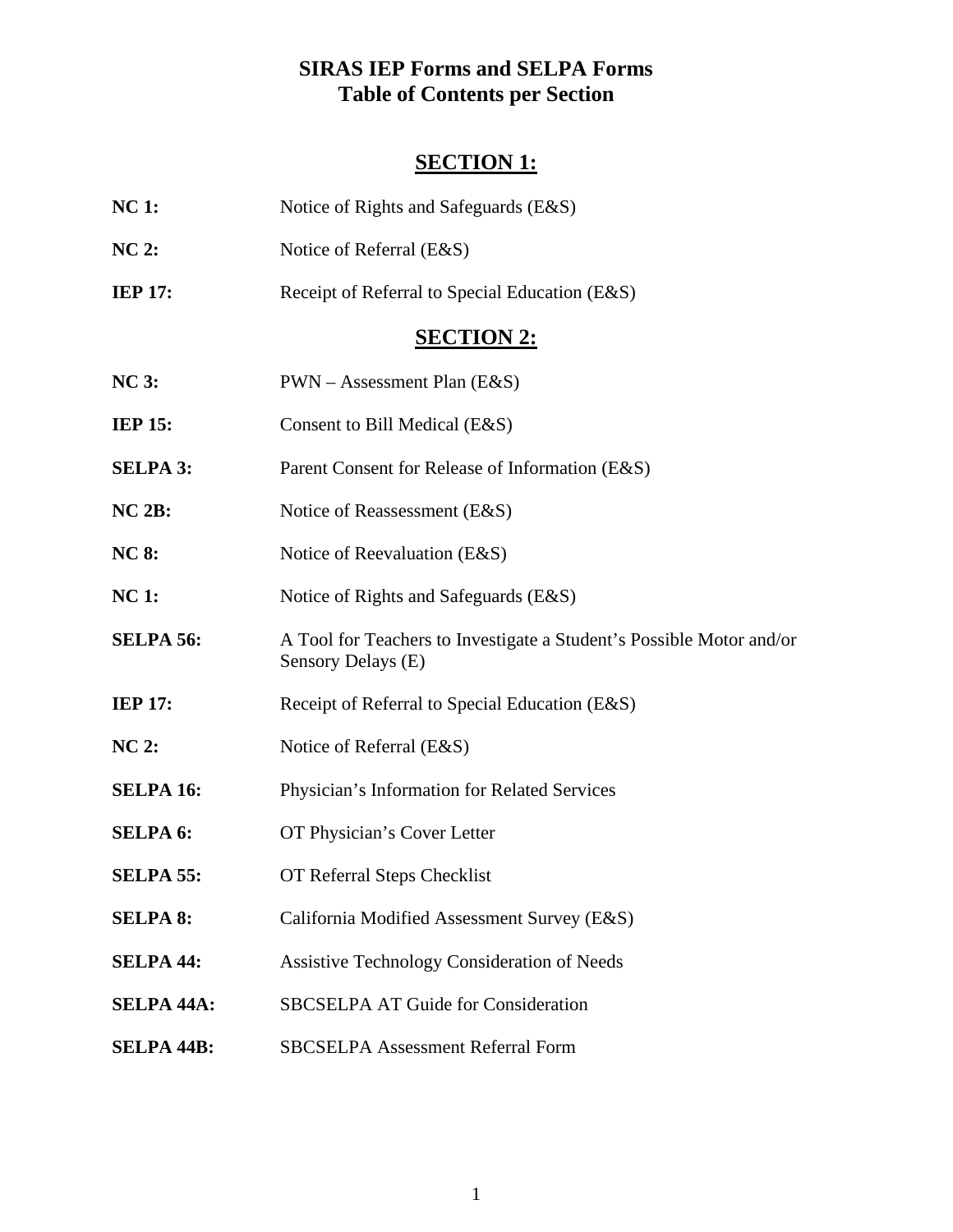## **SECTION 3**

| <b>NC 1:</b>       | Notice of Rights and Safeguard                                                                                                                                                                              |  |  |
|--------------------|-------------------------------------------------------------------------------------------------------------------------------------------------------------------------------------------------------------|--|--|
| NC <sub>6A</sub> : | Notice of Meeting                                                                                                                                                                                           |  |  |
| IEP:               | Individualized Education Plan (E&S)                                                                                                                                                                         |  |  |
| <b>NC 7:</b>       | <b>IEP Team Member Excusal</b>                                                                                                                                                                              |  |  |
| IEP 6D:            | Postsecondary Transition Plan (E&S)                                                                                                                                                                         |  |  |
| IEP2:              | <b>IEP Eligibility</b>                                                                                                                                                                                      |  |  |
| IEP 2C:            | SLD Eligibility (E&S)                                                                                                                                                                                       |  |  |
| <b>IEP 6G-1:</b>   | Behavior Intervention Plan (E&S)                                                                                                                                                                            |  |  |
| IEP 2B:            | Present Levels of Performance (E&S)                                                                                                                                                                         |  |  |
| <b>SUPP 36:</b>    | Notice of Graduation with a Regular High School (E)                                                                                                                                                         |  |  |
| <b>SELPA 12:</b>   | Statement of Program Components for Pupils Who are Deaf and Hard of<br>Hearing                                                                                                                              |  |  |
|                    | <b>SECTION 4:</b>                                                                                                                                                                                           |  |  |
| IEP:               | Individualized Education Program (E&S)<br>These forms are used to develop the pupil's Individualized<br>Education Program. All components must be completed in order<br>to meet all legal IEP requirements. |  |  |
| $NC 2A$ :          | Notice of Referral                                                                                                                                                                                          |  |  |
| <b>NC 3:</b>       | <b>PWN</b> – Assessment Plan                                                                                                                                                                                |  |  |
| <b>NC1:</b>        | Notice of Rights and Safeguards (E&S)                                                                                                                                                                       |  |  |
| <b>SELPA 18:</b>   | NPA Placement Request - Non-Mental Health                                                                                                                                                                   |  |  |
| <b>SELPA 21:</b>   | Non TLP Regional Program Referral Process/Pre-Referral Checklist                                                                                                                                            |  |  |
| <b>SELPA 28A:</b>  | IMH/Related Service Provided by an NPA Request Process/Checklist                                                                                                                                            |  |  |
| <b>SELPA 28B:</b>  | TLP Program Process/Checklist                                                                                                                                                                               |  |  |
| <b>SELPA 28C:</b>  | MH Day Treatment Program Process/Checklist                                                                                                                                                                  |  |  |
| <b>SELPA 28D:</b>  | NPS Placement Request - Mental Health                                                                                                                                                                       |  |  |
| <b>SELPA 28E:</b>  | Documentation of MH Services                                                                                                                                                                                |  |  |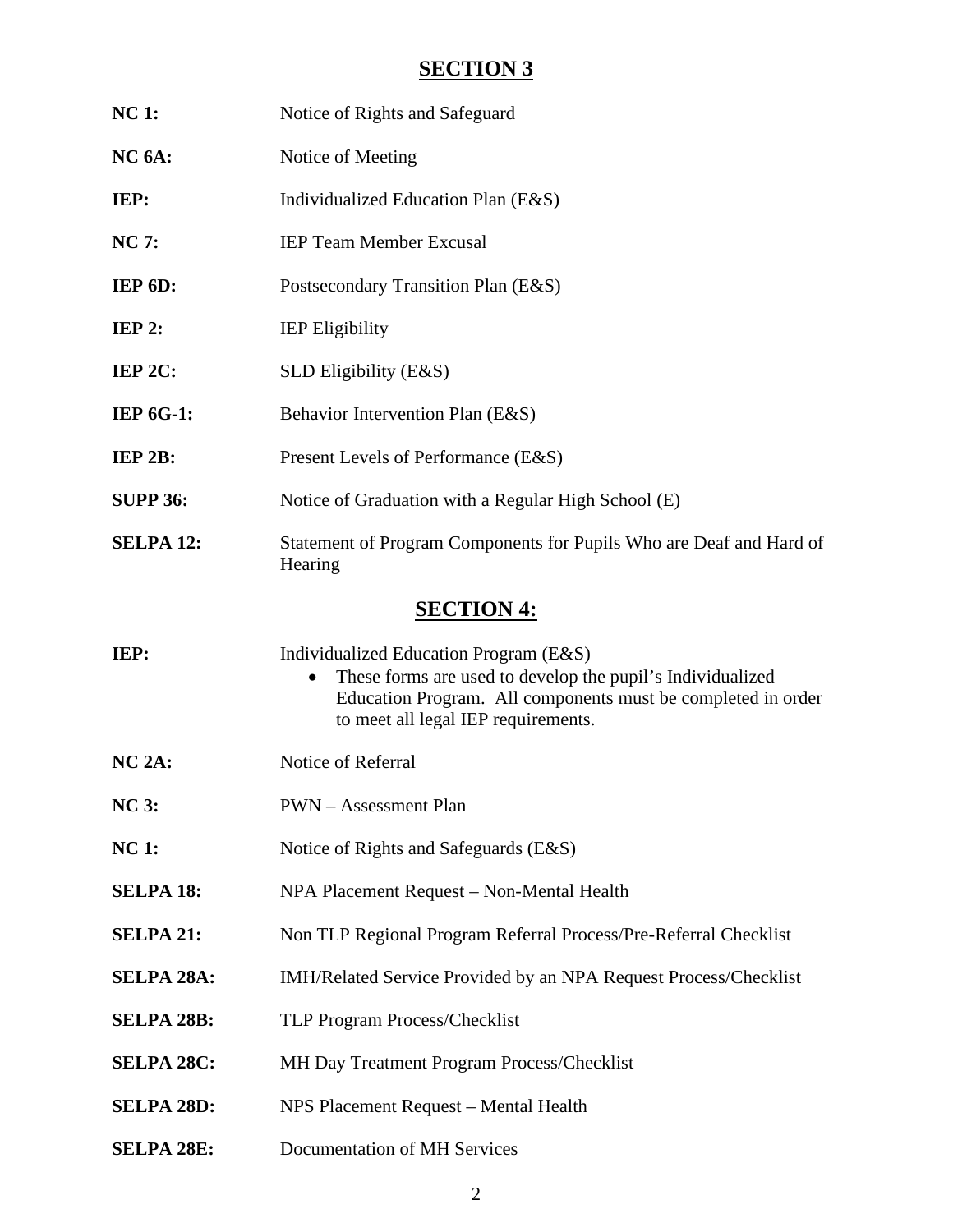- **SELPA 40:** Special Education Preschool to Kindergarten Instructional Aide Needs Observation/Screening Report
- **SELPA 58:** Parent/Guardian Travel Reimbursement Guidelines for Out of County Residential Nonpublic School Student Placements

#### **SECTION 5:**

- **SELPA 78:** EL/SPED Reclassification Checklist (E)
- **SELPA 79:** English Language Learner Pre-Referral Checklist (E)
- **SUPP 37:** IEP Team Checklist for English Learners

#### **SECTION 6:**

- **NC 3:** PWN and Assessment Plan
- **SIRAS IEP 6G:** Behavior Intervention Plan 6 page to accompany FBA
- **SIRAS IEP 6G-1:** Behavior Intervention Plan 2 page
- **SELPA 13:** Environmental Analysis Summary of Observations
- **SELPA 34:** Behavioral Emergency Report (E)
- **SELPA 42:** Functional Behavioral Assessment Report (E)
- **SELPA 47:** Functional Behavioral Assessment Summary (E)
- **SELPA 60:** Functional Assessment Observation Form (E)
- **SELPA 62:** Behavioral Intervention Plan Data Collection (E)

#### **SECTION 7:**

- **SELPA 9:** Audiological Services Referral (E&S)
- **IEP 7A:** Services (E&S)

#### **SECTION 8:**

| NC <sub>6A</sub> | Notice of Meeting $(E & S)$<br>This form is used to invite parents of parentally enrolled private<br>$\bullet$<br>school students to an IEP meeting if the parent expresses interest<br>in enrolling their child in public school. |
|------------------|------------------------------------------------------------------------------------------------------------------------------------------------------------------------------------------------------------------------------------|
| <b>SELPA 27:</b> | Notification of Meeting and Intent to Participate – Private School Student<br>Service Plan Meeting (E&S)                                                                                                                           |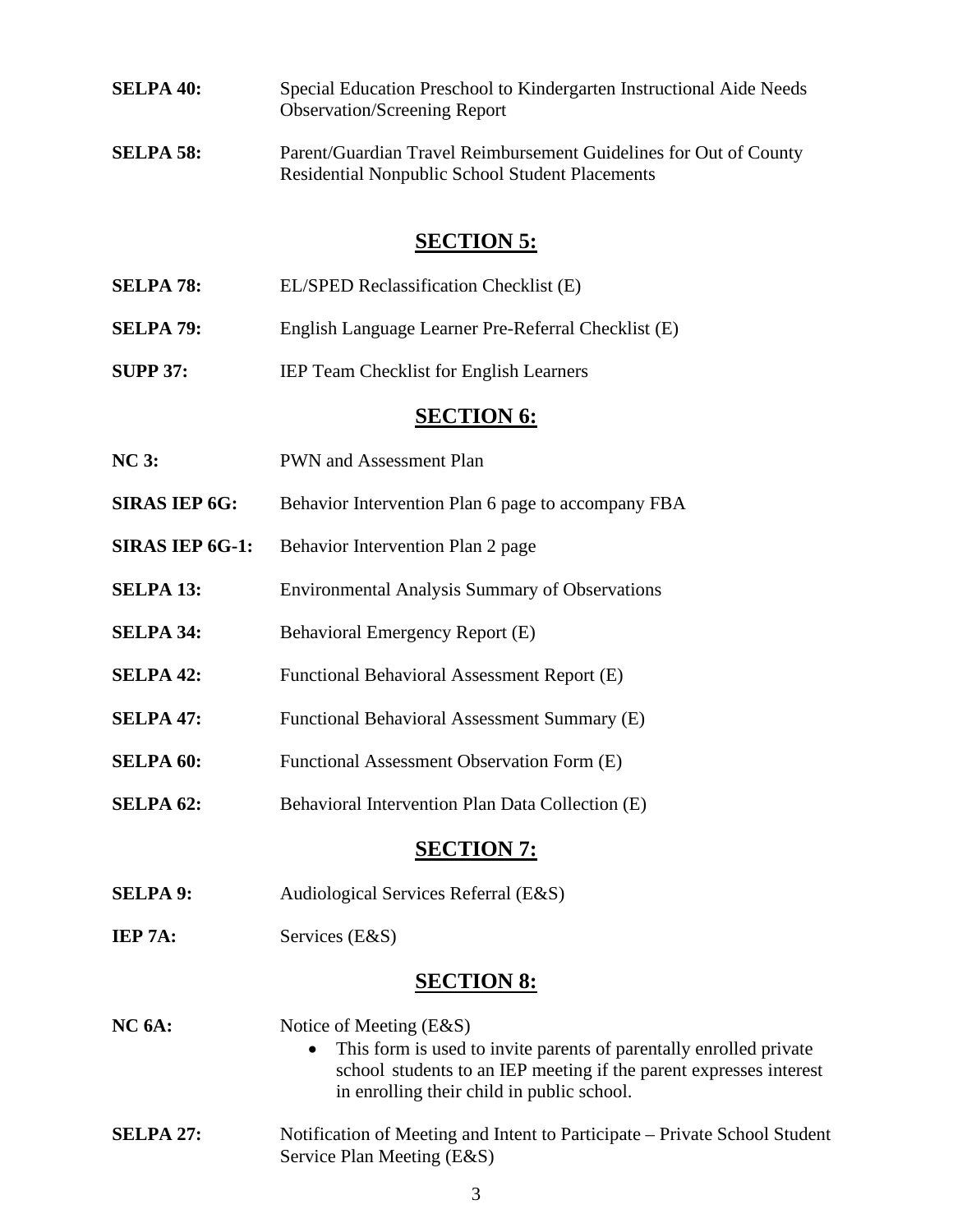|                  | This form is used to invite parents of parentally enrolled private<br>$\bullet$<br>school students to meetings to develop a Private School Service<br>Plan.                                                                                                 |
|------------------|-------------------------------------------------------------------------------------------------------------------------------------------------------------------------------------------------------------------------------------------------------------|
| <b>NC1:</b>      | Notice of Rights and Safeguards (E&S)<br>This form is to be sent home along with the Assessment Plan and<br>Meeting Notification forms.                                                                                                                     |
| <b>SUPP 30:</b>  | Individual Service Plan for Parentally Placed Private School Students (E&S)<br>This from is to be used to describe the special education and<br>related services that will be provided to parentally enrolled private<br>school students with disabilities. |
| NC 2B:           | Notice of Reassessment (E&S)<br>This form is to be used to determine the scope of any triennial or<br>other requested re-evaluation for parentally enrolled private school<br>students.                                                                     |
| IEP1:            | Demographic and Eligibility (E&S)                                                                                                                                                                                                                           |
| <b>IEP 2:</b>    | IEP Eligibility (E&S)<br>This form is to be used when the student is found not eligible or no<br>longer eligible for special education.                                                                                                                     |
| <b>IEP 10A:</b>  | Consent and Signatures (E&S)<br>This form is to be used when the student is fount not eligible or no<br>$\bullet$<br>longer eligible for special education.                                                                                                 |
|                  | <b>SECTION 9:</b>                                                                                                                                                                                                                                           |
| <b>SELPA 52:</b> | Memo to Licensed Children's Institutions (LCI's) and Foster Family<br>Homes (FFH's)                                                                                                                                                                         |
| <b>SELPA 53:</b> | Memo to Agencies Requesting Specific Information                                                                                                                                                                                                            |
| <b>SELPA 54:</b> | Request for Information from Non-Educational Agency                                                                                                                                                                                                         |
| <b>SELPA 20:</b> | Notification of Placement of Individual with Exceptional Needs in<br>Licensed Children's Institutions or Foster Family Homes                                                                                                                                |
| <b>SELPA 33:</b> | Educational Representative/Surrogate Volunteer Information/Registration (E)                                                                                                                                                                                 |
| <b>SELPA 26:</b> | Surrogate Volunteer – Post Test (E)                                                                                                                                                                                                                         |
| <b>SELPA 23:</b> | Surrogate Volunteer Training Certificate (E)                                                                                                                                                                                                                |
| <b>SELPA 24:</b> | Appointment/Acceptance of Surrogate Volunteer (E)                                                                                                                                                                                                           |
| <b>SELPA 25:</b> | Surrogate Volunteer Evaluation (E)                                                                                                                                                                                                                          |
| <b>SELPA 22:</b> | Appointment of Educational Representative (E&S)                                                                                                                                                                                                             |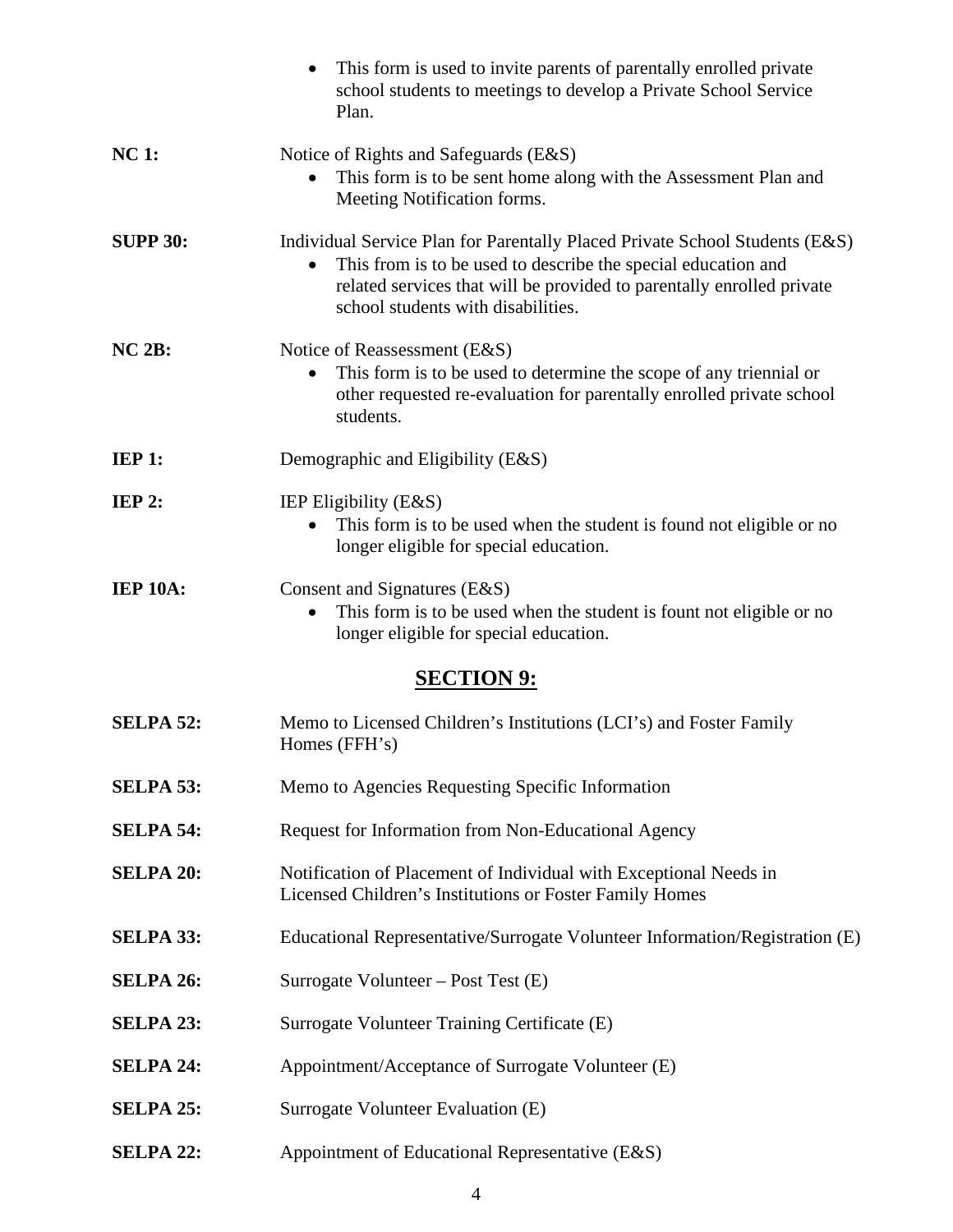# **SECTION 10:**

| <b>SELPA 36:</b> | Notice of Decision to Take Disciplinary Action and Notice of Assessment<br>This sample letter may be used as the format for sending written<br>notification the parents of a special education student regarding the<br>notice of decision to take disciplinary action and the steps that<br>allow it.                                             |
|------------------|----------------------------------------------------------------------------------------------------------------------------------------------------------------------------------------------------------------------------------------------------------------------------------------------------------------------------------------------------|
| <b>NC 3:</b>     | Prior Written Notice and Assessment Plan (E&S)<br>The Assessment Plan form should indicate the areas to be assessed<br>as part of any necessary assessments and behavior assessments if<br>the student does not already have a behavior plan.                                                                                                      |
| <b>IEP 15:</b>   | Consent to Bill Medical (E&S)                                                                                                                                                                                                                                                                                                                      |
| <b>NC 1:</b>     | Notice of Rights and Safeguards (E&S)<br>A copy of the Parental and Adult Students' Rights and Procedural<br>Safeguards for Special Education must be sent to the parent along<br>with the Assessment Plan.                                                                                                                                        |
| $NC6A$ :         | Notice of Meeting (E&S)<br>The Parent/Guardian Notification of Meeting & Intent to<br>$\bullet$<br>Participate form is used to notify the parent of the date, time and<br>location of the Manifestation Determination IEP meeting.                                                                                                                 |
| <b>SUPP 26:</b>  | IEP Team Checklist for Special Education Discipline – Manifestation<br>Determination (E&S)<br>The IEP Team Checklist is to be used by the IEP Team to document<br>its conclusions regarding the Manifestation Determination.                                                                                                                       |
| IEP:             | IEP Forms (E&S)<br>The SIRAS IEP forms should be used as needed, to complete the<br>$\bullet$<br>Manifestation Determination IEP meeting. At minimum, the<br>SIRAS: Consent and Signature form must be used to indicate who<br>participated in the meeting and whether the parent agreed with the<br><b>IEP Teams Manifestation Determination.</b> |
| <b>IEP 6G-1:</b> | Behavior Intervention Plan 6 page or 2 page (E&S)<br>This form is to be used to develop the support plan for behavior<br>$\bullet$<br>interfering with learning of students or peers within 60 days of<br>signed parental consent to conduct a functional behavioral<br>assessment.                                                                |
| <b>SELPA 47:</b> | Functional Behavior Assessment Summary (E)<br>This form is to be used when conducting a functional behavioral<br>$\bullet$<br>assessment.                                                                                                                                                                                                          |